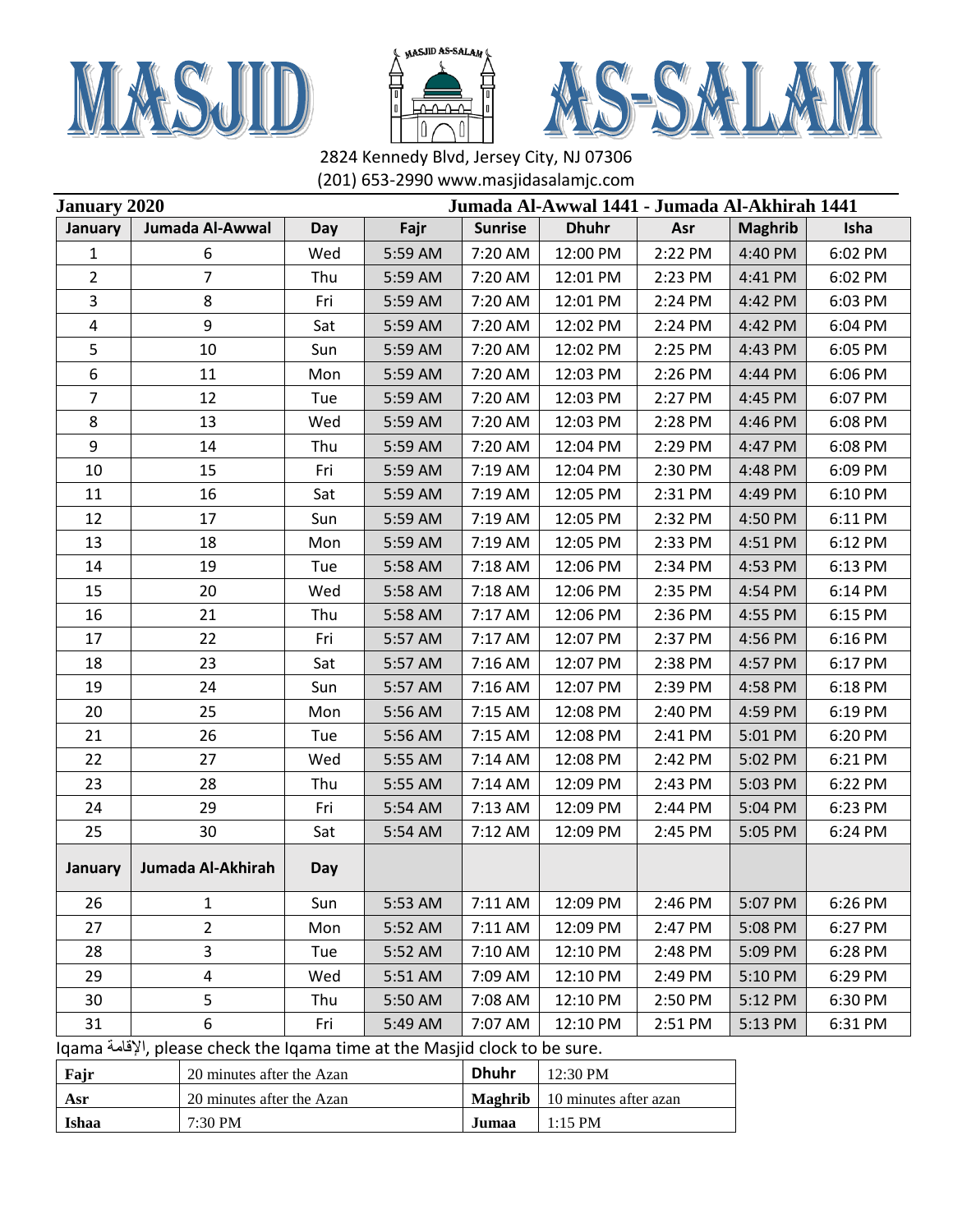





## **February 2020 Jumada Al-Akhirah 1441 - Rajab 1441**

| <b>February</b>         | Jumada Al-Akhirah       | Day | Fajr    | <b>Sunrise</b> | <b>Dhuhr</b> | Asr     | <b>Maghrib</b> | Isha    |
|-------------------------|-------------------------|-----|---------|----------------|--------------|---------|----------------|---------|
| 1                       | $\overline{7}$          | Sat | 5:49 AM | 7:06 AM        | 12:10 PM     | 2:52 PM | 5:14 PM        | 6:32 PM |
| $\overline{2}$          | 8                       | Sun | 5:48 AM | 7:05 AM        | 12:10 PM     | 2:53 PM | 5:15 PM        | 6:33 PM |
| 3                       | 9                       | Mon | 5:47 AM | 7:04 AM        | 12:11 PM     | 2:54 PM | 5:16 PM        | 6:34 PM |
| $\overline{\mathbf{4}}$ | 10                      | Tue | 5:46 AM | 7:03 AM        | 12:11 PM     | 2:55 PM | 5:18 PM        | 6:35 PM |
| 5                       | 11                      | Wed | 5:45 AM | 7:02 AM        | 12:11 PM     | 2:56 PM | 5:19 PM        | 6:36 PM |
| 6                       | 12                      | Thu | 5:44 AM | 7:01 AM        | 12:11 PM     | 2:57 PM | 5:20 PM        | 6:38 PM |
| $\overline{7}$          | 13                      | Fri | 5:43 AM | 7:00 AM        | 12:11 PM     | 2:58 PM | 5:21 PM        | 6:39 PM |
| 8                       | 14                      | Sat | 5:42 AM | 6:59 AM        | 12:11 PM     | 2:59 PM | 5:23 PM        | 6:40 PM |
| $\boldsymbol{9}$        | 15                      | Sun | 5:41 AM | 6:58 AM        | 12:11 PM     | 3:00 PM | 5:24 PM        | 6:41 PM |
| 10                      | 16                      | Mon | 5:40 AM | 6:56 AM        | 12:11 PM     | 3:01 PM | 5:25 PM        | 6:42 PM |
| 11                      | 17                      | Tue | 5:39 AM | 6:55 AM        | 12:11 PM     | 3:02 PM | 5:26 PM        | 6:43 PM |
| 12                      | 18                      | Wed | 5:38 AM | 6:54 AM        | 12:11 PM     | 3:03 PM | 5:27 PM        | 6:44 PM |
| 13                      | 19                      | Thu | 5:37 AM | 6:53 AM        | 12:11 PM     | 3:04 PM | 5:29 PM        | 6:45 PM |
| 14                      | 20                      | Fri | 5:36 AM | 6:52 AM        | 12:11 PM     | 3:05 PM | 5:30 PM        | 6:46 PM |
| 15                      | 21                      | Sat | 5:34 AM | 6:50 AM        | 12:11 PM     | 3:06 PM | 5:31 PM        | 6:47 PM |
| 16                      | 22                      | Sun | 5:33 AM | 6:49 AM        | 12:11 PM     | 3:07 PM | 5:32 PM        | 6:49 PM |
| 17                      | 23                      | Mon | 5:32 AM | 6:48 AM        | 12:11 PM     | 3:08 PM | 5:34 PM        | 6:50 PM |
| 18                      | 24                      | Tue | 5:31 AM | 6:46 AM        | 12:11 PM     | 3:09 PM | 5:35 PM        | 6:51 PM |
| 19                      | 25                      | Wed | 5:29 AM | 6:45 AM        | 12:11 PM     | 3:10 PM | 5:36 PM        | 6:52 PM |
| 20                      | 26                      | Thu | 5:28 AM | 6:44 AM        | 12:11 PM     | 3:10 PM | 5:37 PM        | 6:53 PM |
| 21                      | 27                      | Fri | 5:27 AM | 6:42 AM        | 12:10 PM     | 3:11 PM | 5:38 PM        | 6:54 PM |
| 22                      | 28                      | Sat | 5:25 AM | 6:41 AM        | 12:10 PM     | 3:12 PM | 5:39 PM        | 6:55 PM |
| 23                      | 29                      | Sun | 5:24 AM | 6:39 AM        | 12:10 PM     | 3:13 PM | 5:41 PM        | 6:56 PM |
| 24                      | 30                      | Mon | 5:23 AM | 6:38 AM        | 12:10 PM     | 3:14 PM | 5:42 PM        | 6:57 PM |
| <b>February</b>         | Rajab                   | Day |         |                |              |         |                |         |
| 25                      | $\mathbf{1}$            | Tue | 5:21 AM | 6:36 AM        | 12:10 PM     | 3:15 PM | 5:43 PM        | 6:59 PM |
| 26                      | $\overline{2}$          | Wed | 5:20 AM | 6:35 AM        | 12:10 PM     | 3:15 PM | 5:44 PM        | 7:00 PM |
| 27                      | $\overline{3}$          | Thu | 5:18 AM | 6:33 AM        | 12:10 PM     | 3:16 PM | 5:45 PM        | 7:01 PM |
| 28                      | $\overline{\mathbf{4}}$ | Fri | 5:17 AM | 6:32 AM        | 12:09 PM     | 3:17 PM | 5:46 PM        | 7:02 PM |
| 29                      | 5                       | Sat | 5:15 AM | 6:30 AM        | 12:09 PM     | 3:18 PM | 5:48 PM        | 7:03 PM |

| Fajr  | 20 minutes after the Azan | <b>Dhuhr</b> | $12:30 \text{ PM}$                     |
|-------|---------------------------|--------------|----------------------------------------|
| Asr   | 20 minutes after the Azan |              | <b>Maghrib</b>   10 minutes after azan |
| Ishaa | 7:30 PM                   | Jumaa        | $1:15$ PM                              |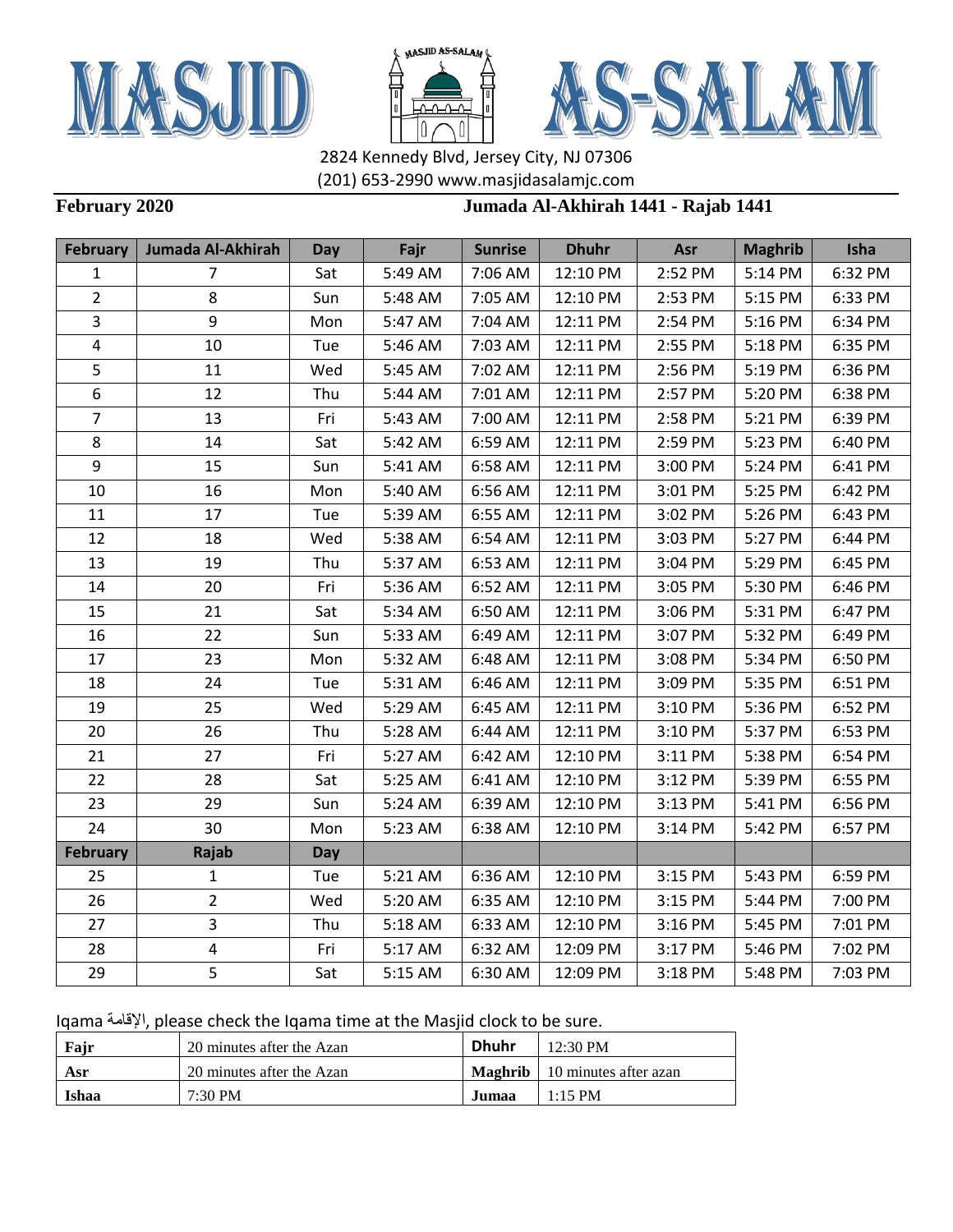





| <b>March 2020</b> |                |     |         |                |              | Rajab 1441 - Shaban 1441 |                |         |  |
|-------------------|----------------|-----|---------|----------------|--------------|--------------------------|----------------|---------|--|
| <b>March</b>      | Rajab          | Day | Fajr    | <b>Sunrise</b> | <b>Dhuhr</b> | Asr                      | <b>Maghrib</b> | Isha    |  |
| 1                 | 6              | Sun | 5:14 AM | 6:29 AM        | 12:09 PM     | 3:18 PM                  | 5:49 PM        | 7:04 PM |  |
| 2                 | 7              | Mon | 5:12 AM | 6:27 AM        | 12:09 PM     | 3:19 PM                  | 5:50 PM        | 7:05 PM |  |
| 3                 | 8              | Tue | 5:11 AM | 6:26 AM        | 12:09 PM     | 3:20 PM                  | 5:51 PM        | 7:06 PM |  |
| 4                 | 9              | Wed | 5:09 AM | 6:24 AM        | 12:08 PM     | 3:21 PM                  | 5:52 PM        | 7:07 PM |  |
| 5                 | 10             | Thu | 5:08 AM | 6:23 AM        | 12:08 PM     | 3:21 PM                  | 5:53 PM        | 7:08 PM |  |
| 6                 | 11             | Fri | 5:06 AM | 6:21 AM        | 12:08 PM     | 3:22 PM                  | 5:54 PM        | 7:10 PM |  |
| $\overline{7}$    | 12             | Sat | 5:05 AM | 6:20 AM        | 12:08 PM     | 3:23 PM                  | 5:55 PM        | 7:11 PM |  |
| 8                 | 13             | Sun | 6:05 AM | 7:20 AM        | 1:08 PM      | 4:23 PM                  | 6:55 PM        | 8:11 PM |  |
| 9                 | 14             | Mon | 6:03 AM | 7:18 AM        | 1:07 PM      | 4:23 PM                  | 6:57 PM        | 8:12 PM |  |
| 10                | 15             | Tue | 6:01 AM | 7:16 AM        | 1:07 PM      | 4:24 PM                  | 6:58 PM        | 8:13 PM |  |
| 11                | 16             | Wed | 6:00 AM | 7:15 AM        | 1:07 PM      | 4:25 PM                  | 6:59 PM        | 8:14 PM |  |
| 12                | 17             | Thu | 5:58 AM | 7:13 AM        | 1:07 PM      | 4:25 PM                  | 7:00 PM        | 8:15 PM |  |
| 13                | 18             | Fri | 5:56 AM | 7:11 AM        | 1:06 PM      | 4:26 PM                  | 7:01 PM        | 8:16 PM |  |
| 14                | 19             | Sat | 5:55 AM | 7:10 AM        | 1:06 PM      | 4:26 PM                  | 7:02 PM        | 8:17 PM |  |
| 15                | 20             | Sun | 5:53 AM | 7:08 AM        | 1:06 PM      | 4:27 PM                  | 7:03 PM        | 8:19 PM |  |
| 16                | 21             | Mon | 5:51 AM | 7:07 AM        | 1:06 PM      | 4:28 PM                  | 7:04 PM        | 8:20 PM |  |
| 17                | 22             | Tue | 5:50 AM | 7:05 AM        | 1:05 PM      | 4:28 PM                  | 7:05 PM        | 8:21 PM |  |
| 18                | 23             | Wed | 5:48 AM | 7:03 AM        | 1:05 PM      | 4:29 PM                  | 7:06 PM        | 8:22 PM |  |
| 19                | 24             | Thu | 5:46 AM | 7:02 AM        | 1:05 PM      | 4:29 PM                  | 7:07 PM        | 8:23 PM |  |
| 20                | 25             | Fri | 5:44 AM | 7:00 AM        | 1:04 PM      | 4:30 PM                  | 7:08 PM        | 8:24 PM |  |
| 21                | 26             | Sat | 5:43 AM | 6:58 AM        | 1:04 PM      | 4:30 PM                  | 7:10 PM        | 8:25 PM |  |
| 22                | 27             | Sun | 5:41 AM | 6:57 AM        | 1:04 PM      | 4:31 PM                  | 7:11 PM        | 8:27 PM |  |
| 23                | 28             | Mon | 5:39 AM | 6:55 AM        | 1:03 PM      | 4:31 PM                  | 7:12 PM        | 8:28 PM |  |
| 24                | 29             | Tue | 5:37 AM | 6:53 AM        | 1:03 PM      | 4:32 PM                  | 7:13 PM        | 8:29 PM |  |
| <b>March</b>      | Shaban         | Day |         |                |              |                          |                |         |  |
| 25                | 1              | Wed | 5:36 AM | 6:52 AM        | 1:03 PM      | 4:32 PM                  | 7:14 PM        | 8:30 PM |  |
| 26                | $\overline{2}$ | Thu | 5:34 AM | 6:50 AM        | 1:03 PM      | 4:33 PM                  | 7:15 PM        | 8:31 PM |  |
| 27                | 3              | Fri | 5:32 AM | 6:48 AM        | 1:02 PM      | 4:33 PM                  | 7:16 PM        | 8:32 PM |  |
| 28                | 4              | Sat | 5:30 AM | 6:47 AM        | 1:02 PM      | 4:34 PM                  | 7:17 PM        | 8:34 PM |  |
| 29                | 5              | Sun | 5:29 AM | 6:45 AM        | 1:02 PM      | 4:34 PM                  | 7:18 PM        | 8:35 PM |  |
| 30                | 6              | Mon | 5:27 AM | 6:43 AM        | 1:01 PM      | 4:35 PM                  | 7:19 PM        | 8:36 PM |  |
| 31                | $\overline{7}$ | Tue | 5:25 AM | 6:42 AM        | 1:01 PM      | 4:35 PM                  | 7:20 PM        | 8:37 PM |  |

| Fajr  | 20 minutes after the Azan | <b>Dhuhr</b> | 12:30 then $1:30$ PM                         |
|-------|---------------------------|--------------|----------------------------------------------|
| Asr   | 20 minutes after the Azan |              | <b>Maghrib</b> $\vert$ 10 minutes after azan |
| Ishaa | 10 minutes after the Azan | Jumaa        | $1:15$ PM                                    |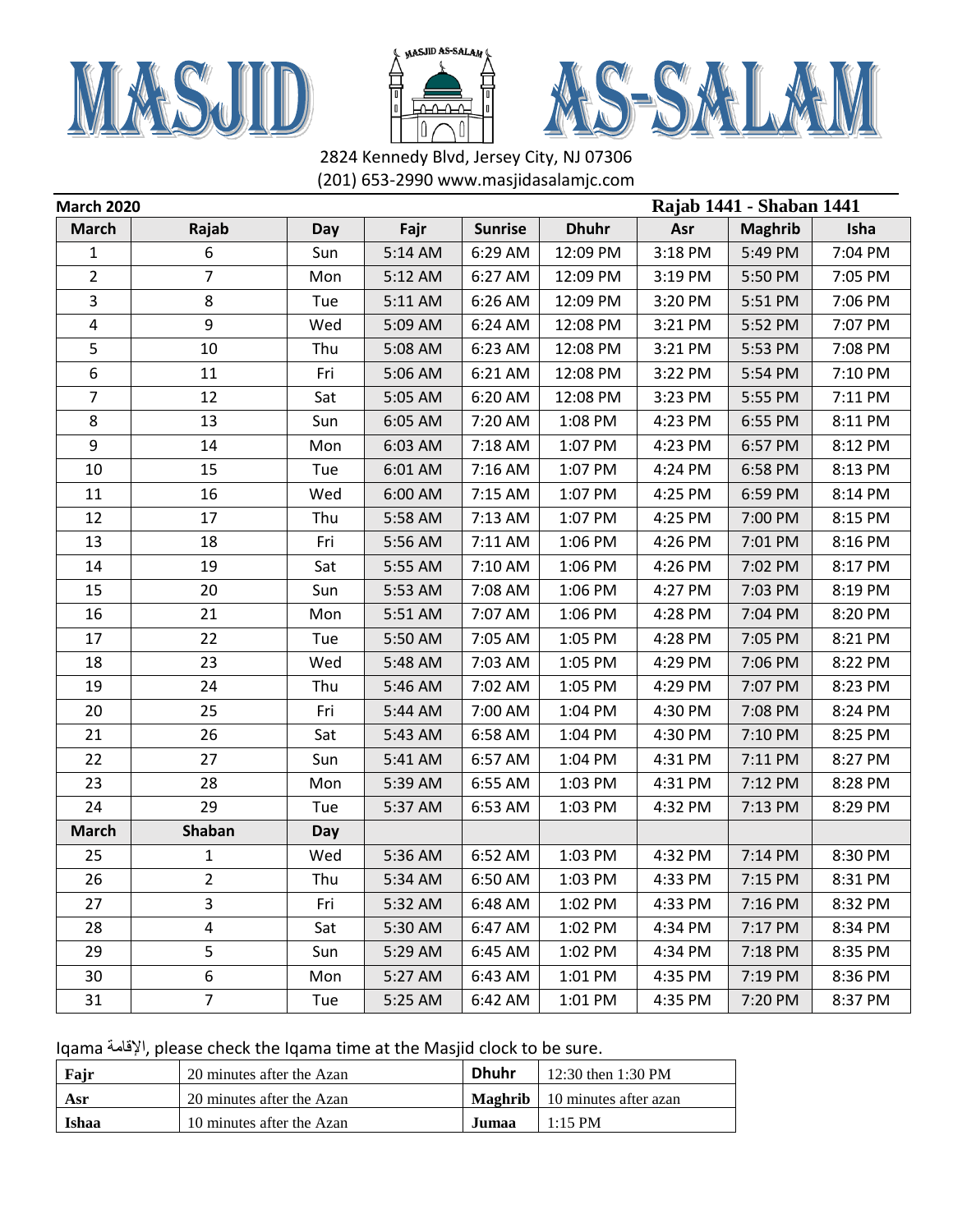





| <b>April 2020</b>       |                |     |         |                | Shaban 1441 - Ramadan 1441 |         |                |         |
|-------------------------|----------------|-----|---------|----------------|----------------------------|---------|----------------|---------|
| <b>April</b>            | Shaban         | Day | Fajr    | <b>Sunrise</b> | <b>Dhuhr</b>               | Asr     | <b>Maghrib</b> | Isha    |
| $\mathbf{1}$            | 8              | Wed | 5:23 AM | 6:40 AM        | 1:01 PM                    | 4:35 PM | 7:21 PM        | 8:38 PM |
| $\overline{2}$          | 9              | Thu | 5:21 AM | 6:39 AM        | 1:00 PM                    | 4:36 PM | 7:22 PM        | 8:40 PM |
| 3                       | 10             | Fri | 5:19 AM | 6:37 AM        | 1:00 PM                    | 4:36 PM | 7:23 PM        | 8:41 PM |
| $\overline{\mathbf{4}}$ | 11             | Sat | 5:18 AM | 6:35 AM        | 1:00 PM                    | 4:37 PM | 7:24 PM        | 8:42 PM |
| 5                       | 12             | Sun | 5:16 AM | 6:34 AM        | 1:00 PM                    | 4:37 PM | 7:25 PM        | 8:43 PM |
| 6                       | 13             | Mon | 5:14 AM | 6:32 AM        | 12:59 PM                   | 4:37 PM | 7:26 PM        | 8:45 PM |
| $\overline{7}$          | 14             | Tue | 5:12 AM | 6:30 AM        | 12:59 PM                   | 4:38 PM | 7:27 PM        | 8:46 PM |
| 8                       | 15             | Wed | 5:10 AM | 6:29 AM        | 12:59 PM                   | 4:38 PM | 7:28 PM        | 8:47 PM |
| 9                       | 16             | Thu | 5:09 AM | 6:27 AM        | 12:58 PM                   | 4:38 PM | 7:29 PM        | 8:48 PM |
| 10                      | 17             | Fri | 5:07 AM | 6:26 AM        | 12:58 PM                   | 4:39 PM | 7:30 PM        | 8:50 PM |
| 11                      | 18             | Sat | 5:05 AM | 6:24 AM        | 12:58 PM                   | 4:39 PM | 7:32 PM        | 8:51 PM |
| 12                      | 19             | Sun | 5:03 AM | 6:22 AM        | 12:58 PM                   | 4:40 PM | 7:33 PM        | 8:52 PM |
| 13                      | 20             | Mon | 5:01 AM | 6:21 AM        | 12:57 PM                   | 4:40 PM | 7:34 PM        | 8:53 PM |
| 14                      | 21             | Tue | 5:00 AM | 6:19 AM        | 12:57 PM                   | 4:40 PM | 7:35 PM        | 8:55 PM |
| 15                      | 22             | Wed | 4:58 AM | 6:18 AM        | 12:57 PM                   | 4:41 PM | 7:36 PM        | 8:56 PM |
| 16                      | 23             | Thu | 4:56 AM | 6:16 AM        | 12:57 PM                   | 4:41 PM | 7:37 PM        | 8:57 PM |
| 17                      | 24             | Fri | 4:54 AM | 6:15 AM        | 12:56 PM                   | 4:41 PM | 7:38 PM        | 8:59 PM |
| 18                      | 25             | Sat | 4:52 AM | 6:13 AM        | 12:56 PM                   | 4:41 PM | 7:39 PM        | 9:00 PM |
| 19                      | 26             | Sun | 4:51 AM | 6:12 AM        | 12:56 PM                   | 4:42 PM | 7:40 PM        | 9:01 PM |
| 20                      | 27             | Mon | 4:49 AM | 6:10 AM        | 12:56 PM                   | 4:42 PM | 7:41 PM        | 9:03 PM |
| 21                      | 28             | Tue | 4:47 AM | 6:09 AM        | 12:56 PM                   | 4:42 PM | 7:42 PM        | 9:04 PM |
| 22                      | 29             | Wed | 4:45 AM | 6:07 AM        | 12:55 PM                   | 4:43 PM | 7:43 PM        | 9:05 PM |
| 23                      | 30             | Thu | 4:44 AM | 6:06 AM        | 12:55 PM                   | 4:43 PM | 7:44 PM        | 9:07 PM |
| <b>April</b>            | Ramadan        | Day |         |                |                            |         |                |         |
| 24                      | $\mathbf{1}$   | Fri | 4:42 AM | 6:05 AM        | 12:55 PM                   | 4:43 PM | 7:45 PM        | 9:08 PM |
| 25                      | $\overline{2}$ | Sat | 4:40 AM | 6:03 AM        | 12:55 PM                   | 4:44 PM | 7:46 PM        | 9:10 PM |
| 26                      | 3              | Sun | 4:38 AM | 6:02 AM        | 12:55 PM                   | 4:44 PM | 7:47 PM        | 9:11 PM |
| 27                      | 4              | Mon | 4:37 AM | 6:00 AM        | 12:55 PM                   | 4:44 PM | 7:48 PM        | 9:12 PM |
| 28                      | 5              | Tue | 4:35 AM | 5:59 AM        | 12:54 PM                   | 4:44 PM | 7:49 PM        | 9:14 PM |
| 29                      | 6              | Wed | 4:33 AM | 5:58 AM        | 12:54 PM                   | 4:45 PM | 7:50 PM        | 9:15 PM |
| 30                      | 7              | Thu | 4:32 AM | 5:56 AM        | 12:54 PM                   | 4:45 PM | 7:51 PM        | 9:16 PM |

Iqama اإلقامة, please check the Iqama time at the Masjid clock to be sure.

| Fajr  | 20 minutes after the Azan | <b>Dhuhr</b> | $1:30$ PM                              |
|-------|---------------------------|--------------|----------------------------------------|
| Asr   | 20 minutes after the Azan |              | <b>Maghrib</b>   10 minutes after azan |
| Ishaa | 10 minutes after the Azan | Jumaa        | $1:15$ PM                              |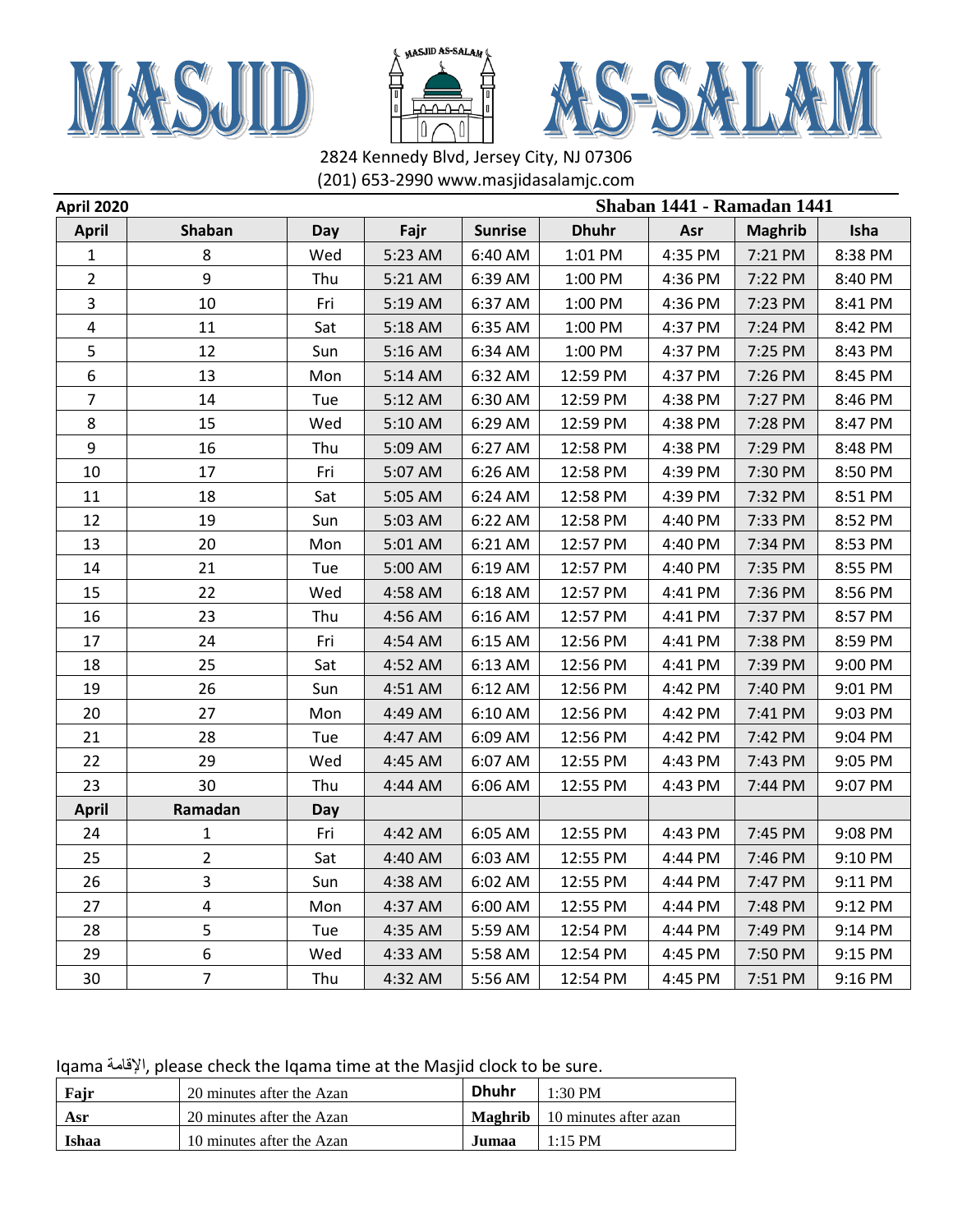





| <b>May 2020</b> |                |     |         |                |              | Ramadan 1441 - Shawwal 1441 |                |         |  |
|-----------------|----------------|-----|---------|----------------|--------------|-----------------------------|----------------|---------|--|
| <b>May</b>      | Ramadan        | Day | Fajr    | <b>Sunrise</b> | <b>Dhuhr</b> | Asr                         | <b>Maghrib</b> | Isha    |  |
| $\mathbf{1}$    | 8              | Fri | 4:30 AM | 5:55 AM        | 12:54 PM     | 4:45 PM                     | 7:52 PM        | 9:18 PM |  |
| $\overline{2}$  | 9              | Sat | 4:28 AM | 5:54 AM        | 12:54 PM     | 4:45 PM                     | 7:54 PM        | 9:19 PM |  |
| 3               | 10             | Sun | 4:27 AM | 5:53 AM        | 12:54 PM     | 4:46 PM                     | 7:55 PM        | 9:21 PM |  |
| 4               | 11             | Mon | 4:25 AM | 5:51 AM        | 12:54 PM     | 4:46 PM                     | 7:56 PM        | 9:22 PM |  |
| 5               | 12             | Tue | 4:24 AM | 5:50 AM        | 12:54 PM     | 4:46 PM                     | 7:57 PM        | 9:23 PM |  |
| 6               | 13             | Wed | 4:22 AM | 5:49 AM        | 12:53 PM     | 4:47 PM                     | 7:58 PM        | 9:25 PM |  |
| 7               | 14             | Thu | 4:21 AM | 5:48 AM        | 12:53 PM     | 4:47 PM                     | 7:59 PM        | 9:26 PM |  |
| 8               | 15             | Fri | 4:19 AM | 5:47 AM        | 12:53 PM     | 4:47 PM                     | 8:00 PM        | 9:28 PM |  |
| 9               | 16             | Sat | 4:18 AM | 5:45 AM        | 12:53 PM     | 4:47 PM                     | 8:01 PM        | 9:29 PM |  |
| 10              | 17             | Sun | 4:16 AM | 5:44 AM        | 12:53 PM     | 4:48 PM                     | 8:02 PM        | 9:30 PM |  |
| 11              | 18             | Mon | 4:15 AM | 5:43 AM        | 12:53 PM     | 4:48 PM                     | 8:03 PM        | 9:32 PM |  |
| 12              | 19             | Tue | 4:13 AM | 5:42 AM        | 12:53 PM     | 4:48 PM                     | 8:04 PM        | 9:33 PM |  |
| 13              | 20             | Wed | 4:12 AM | 5:41 AM        | 12:53 PM     | 4:48 PM                     | 8:05 PM        | 9:35 PM |  |
| 14              | 21             | Thu | 4:10 AM | 5:40 AM        | 12:53 PM     | 4:49 PM                     | 8:06 PM        | 9:36 PM |  |
| 15              | 22             | Fri | 4:09 AM | 5:39 AM        | 12:53 PM     | 4:49 PM                     | 8:07 PM        | 9:37 PM |  |
| 16              | 23             | Sat | 4:08 AM | 5:38 AM        | 12:53 PM     | 4:49 PM                     | 8:08 PM        | 9:39 PM |  |
| 17              | 24             | Sun | 4:06 AM | 5:37 AM        | 12:53 PM     | 4:50 PM                     | 8:09 PM        | 9:40 PM |  |
| 18              | 25             | Mon | 4:05 AM | 5:37 AM        | 12:53 PM     | 4:50 PM                     | 8:10 PM        | 9:41 PM |  |
| 19              | 26             | Tue | 4:04 AM | 5:36 AM        | 12:53 PM     | 4:50 PM                     | 8:10 PM        | 9:43 PM |  |
| 20              | 27             | Wed | 4:03 AM | 5:35 AM        | 12:53 PM     | 4:50 PM                     | 8:11 PM        | 9:44 PM |  |
| 21              | 28             | Thu | 4:02 AM | 5:34 AM        | 12:53 PM     | 4:51 PM                     | 8:12 PM        | 9:45 PM |  |
| 22              | 29             | Fri | 4:00 AM | 5:33 AM        | 12:53 PM     | 4:51 PM                     | 8:13 PM        | 9:46 PM |  |
| 23              | 30             | Sat | 3:59 AM | 5:32 AM        | 12:54 PM     | 4:51 PM                     | 8:14 PM        | 9:48 PM |  |
| May             | Shawwal        | Day |         |                |              |                             |                |         |  |
| 24              | 1              | Sun | 3:58 AM | 5:32 AM        | 12:54 PM     | 4:51 PM                     | 8:15 PM        | 9:49 PM |  |
| 25              | $\overline{2}$ | Mon | 3:57 AM | 5:31 AM        | 12:54 PM     | 4:52 PM                     | 8:16 PM        | 9:50 PM |  |
| 26              | 3              | Tue | 3:56 AM | 5:30 AM        | 12:54 PM     | 4:52 PM                     | 8:17 PM        | 9:51 PM |  |
| 27              | 4              | Wed | 3:55 AM | 5:30 AM        | 12:54 PM     | 4:52 PM                     | 8:18 PM        | 9:53 PM |  |
| 28              | 5              | Thu | 3:54 AM | 5:29 AM        | 12:54 PM     | 4:53 PM                     | 8:18 PM        | 9:54 PM |  |
| 29              | 6              | Fri | 3:53 AM | 5:29 AM        | 12:54 PM     | 4:53 PM                     | 8:19 PM        | 9:55 PM |  |
| 30              | $\overline{7}$ | Sat | 3:53 AM | 5:28 AM        | 12:54 PM     | 4:53 PM                     | 8:20 PM        | 9:56 PM |  |
| 31              | 8              | Sun | 3:52 AM | 5:28 AM        | 12:54 PM     | 4:53 PM                     | 8:21 PM        | 9:57 PM |  |

Iqama اإلقامة, please check the Iqama time at the Masjid clock to be sure.

| Fair  | 20 minutes after the Azan | <b>Dhuhr</b> | $1:30$ PM                              |
|-------|---------------------------|--------------|----------------------------------------|
| Asr   | 20 minutes after the Azan |              | <b>Maghrib</b>   10 minutes after azan |
| Ishaa | 10 minutes after the Azan | Jumaa        | $1:15$ PM                              |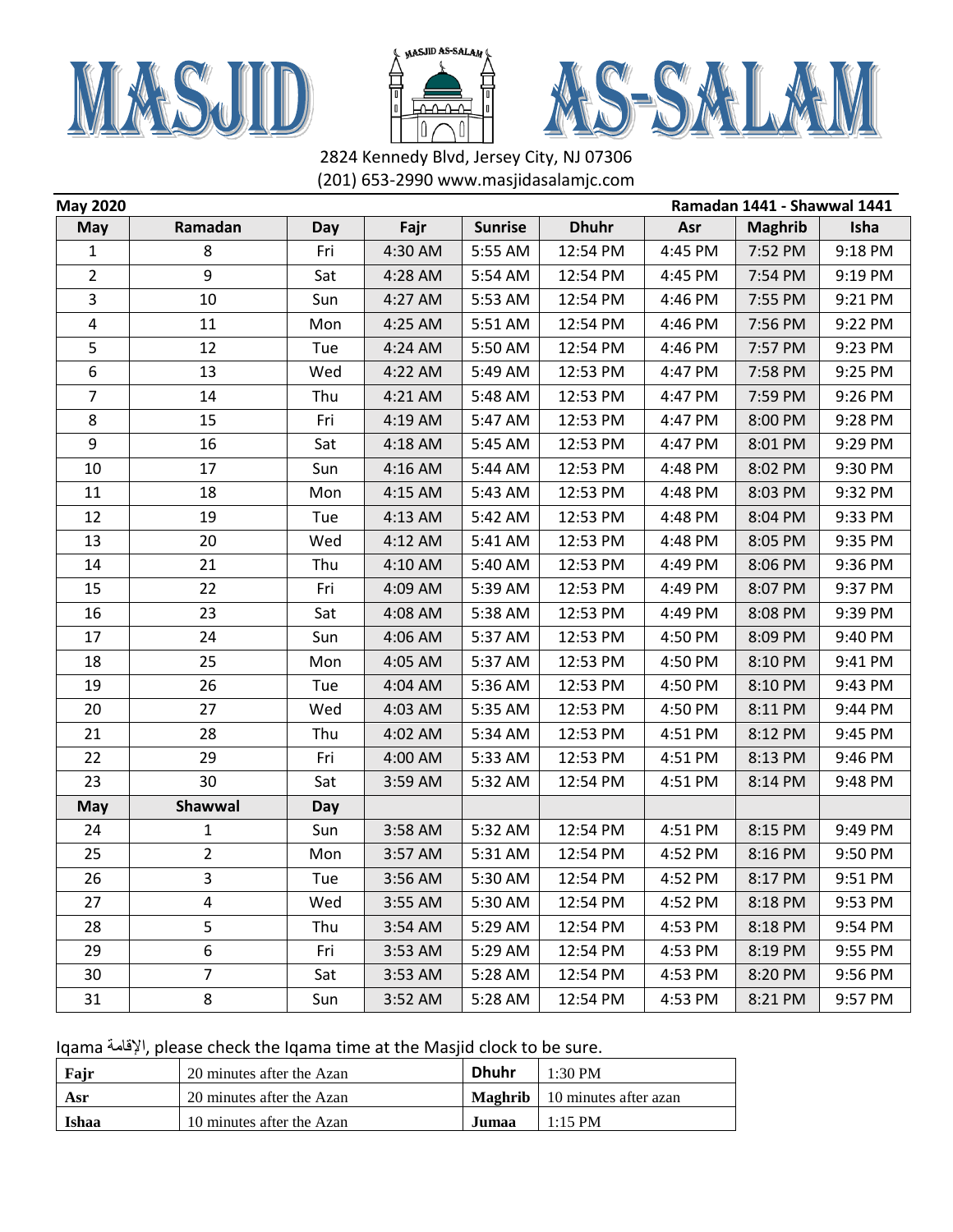





| <b>June 2020</b> |                         |     |         |                | Shawwal 1441 - Dhul Qadah 1441 |         |                |          |
|------------------|-------------------------|-----|---------|----------------|--------------------------------|---------|----------------|----------|
| June             | Shawwal                 | Day | Fajr    | <b>Sunrise</b> | <b>Dhuhr</b>                   | Asr     | <b>Maghrib</b> | Isha     |
| 1                | 9                       | Mon | 3:51 AM | 5:27 AM        | 12:55 PM                       | 4:54 PM | 8:21 PM        | 9:58 PM  |
| $\overline{2}$   | 10                      | Tue | 3:50 AM | 5:27 AM        | 12:55 PM                       | 4:54 PM | 8:22 PM        | 9:59 PM  |
| 3                | 11                      | Wed | 3:50 AM | 5:26 AM        | 12:55 PM                       | 4:54 PM | 8:23 PM        | 10:00 PM |
| 4                | 12                      | Thu | 3:49 AM | 5:26 AM        | 12:55 PM                       | 4:54 PM | 8:24 PM        | 10:01 PM |
| 5                | 13                      | Fri | 3:49 AM | 5:26 AM        | 12:55 PM                       | 4:55 PM | 8:24 PM        | 10:02 PM |
| 6                | 14                      | Sat | 3:48 AM | 5:25 AM        | 12:55 PM                       | 4:55 PM | 8:25 PM        | 10:03 PM |
| $\overline{7}$   | 15                      | Sun | 3:48 AM | 5:25 AM        | 12:56 PM                       | 4:55 PM | 8:25 PM        | 10:04 PM |
| 8                | 16                      | Mon | 3:47 AM | 5:25 AM        | 12:56 PM                       | 4:56 PM | 8:26 PM        | 10:04 PM |
| 9                | 17                      | Tue | 3:47 AM | 5:25 AM        | 12:56 PM                       | 4:56 PM | 8:27 PM        | 10:05 PM |
| 10               | 18                      | Wed | 3:46 AM | 5:24 AM        | 12:56 PM                       | 4:56 PM | 8:27 PM        | 10:06 PM |
| 11               | 19                      | Thu | 3:46 AM | 5:24 AM        | 12:56 PM                       | 4:56 PM | 8:28 PM        | 10:07 PM |
| 12               | 20                      | Fri | 3:46 AM | 5:24 AM        | 12:57 PM                       | 4:57 PM | 8:28 PM        | 10:07 PM |
| 13               | 21                      | Sat | 3:46 AM | 5:24 AM        | 12:57 PM                       | 4:57 PM | 8:29 PM        | 10:08 PM |
| 14               | 22                      | Sun | 3:46 AM | 5:24 AM        | 12:57 PM                       | 4:57 PM | 8:29 PM        | 10:08 PM |
| 15               | 23                      | Mon | 3:45 AM | 5:24 AM        | 12:57 PM                       | 4:57 PM | 8:29 PM        | 10:09 PM |
| 16               | 24                      | Tue | 3:45 AM | 5:24 AM        | 12:57 PM                       | 4:58 PM | 8:30 PM        | 10:09 PM |
| 17               | 25                      | Wed | 3:45 AM | 5:24 AM        | 12:58 PM                       | 4:58 PM | 8:30 PM        | 10:10 PM |
| 18               | 26                      | Thu | 3:45 AM | 5:24 AM        | 12:58 PM                       | 4:58 PM | 8:31 PM        | 10:10 PM |
| 19               | 27                      | Fri | 3:46 AM | 5:24 AM        | 12:58 PM                       | 4:58 PM | 8:31 PM        | 10:11 PM |
| 20               | 28                      | Sat | 3:46 AM | 5:25 AM        | 12:58 PM                       | 4:59 PM | 8:31 PM        | 10:11 PM |
| 21               | 29                      | Sun | 3:46 AM | 5:25 AM        | 12:59 PM                       | 4:59 PM | 8:31 PM        | 10:11 PM |
| June             | <b>Dhul Qadah</b>       | Day |         |                |                                |         |                |          |
| 22               | 1                       | Mon | 3:46 AM | 5:25 AM        | 12:59 PM                       | 4:59 PM | 8:32 PM        | 10:11 PM |
| 23               | 2                       | Tue | 3:47 AM | 5:25 AM        | 12:59 PM                       | 4:59 PM | 8:32 PM        | 10:11 PM |
| 24               | 3                       | Wed | 3:47 AM | 5:26 AM        | 12:59 PM                       | 4:59 PM | 8:32 PM        | 10:12 PM |
| 25               | $\overline{\mathbf{4}}$ | Thu | 3:47 AM | 5:26 AM        | 12:59 PM                       | 5:00 PM | 8:32 PM        | 10:12 PM |
| 26               | 5                       | Fri | 3:48 AM | 5:26 AM        | 1:00 PM                        | 5:00 PM | 8:32 PM        | 10:12 PM |
| 27               | 6                       | Sat | 3:48 AM | 5:27 AM        | 1:00 PM                        | 5:00 PM | 8:32 PM        | 10:11 PM |
| 28               | 7                       | Sun | 3:49 AM | 5:27 AM        | 1:00 PM                        | 5:00 PM | 8:32 PM        | 10:11 PM |
| 29               | 8                       | Mon | 3:49 AM | 5:27 AM        | 1:00 PM                        | 5:00 PM | 8:32 PM        | 10:11 PM |
| 30               | 9                       | Tue | 3:50 AM | 5:28 AM        | 1:00 PM                        | 5:00 PM | 8:32 PM        | 10:11 PM |

| Fajr  | 20 minutes after the Azan | <b>Dhuhr</b> | 1.30 PM                                |
|-------|---------------------------|--------------|----------------------------------------|
| Asr   | 20 minutes after the Azan |              | <b>Maghrib</b>   10 minutes after azan |
| Ishaa | 10 minutes after the Azan | Jumaa.       | $1:15$ PM                              |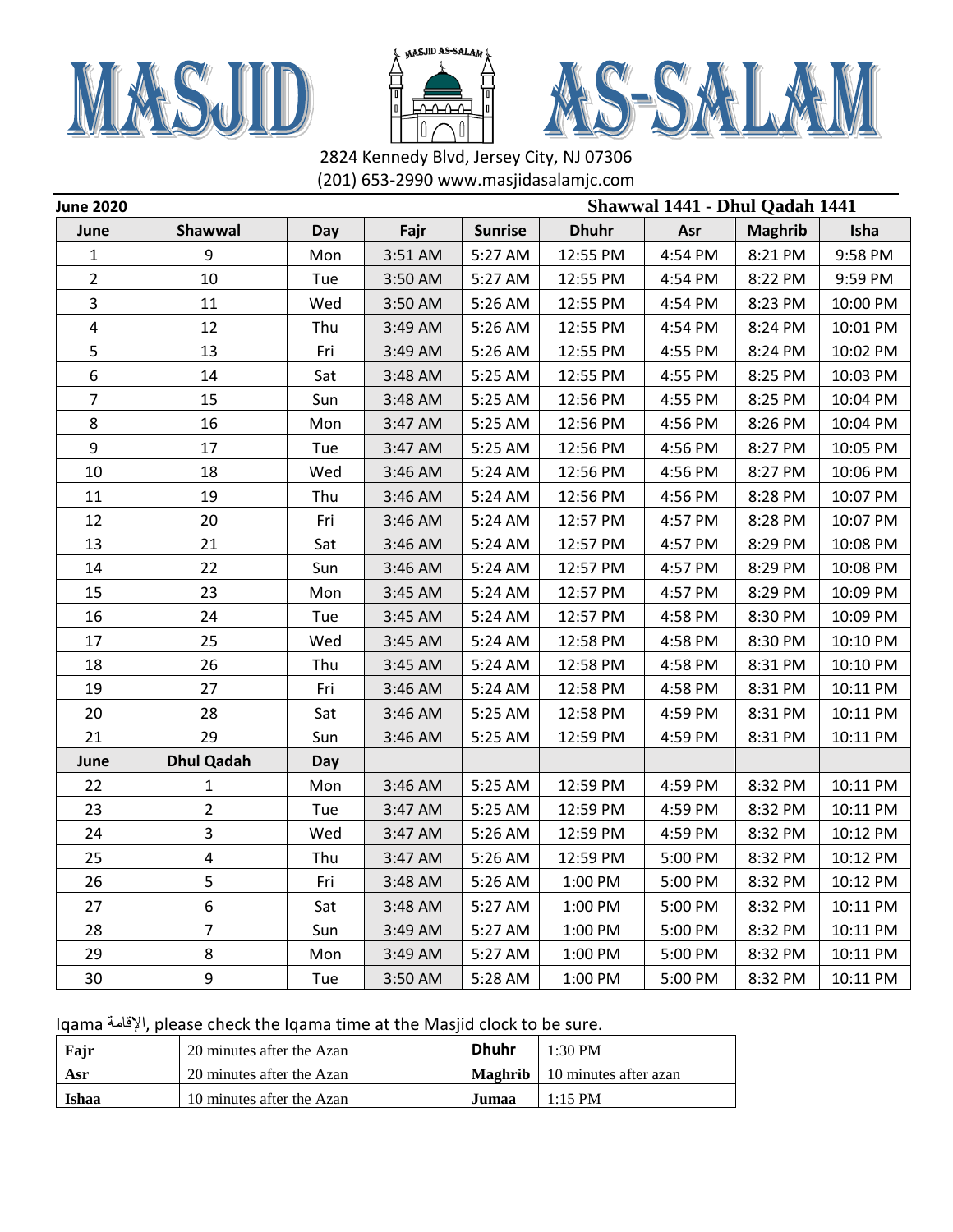





| <b>July 2020</b> |                   |     |         |                |              | Dhul Qadah 1441 - Dhul Hijjah 1441 |                |          |
|------------------|-------------------|-----|---------|----------------|--------------|------------------------------------|----------------|----------|
| July             | <b>Dhul Qadah</b> | Day | Fajr    | <b>Sunrise</b> | <b>Dhuhr</b> | Asr                                | <b>Maghrib</b> | Isha     |
| 1                | 10                | Wed | 3:51 AM | 5:28 AM        | 1:01 PM      | 5:01 PM                            | 8:32 PM        | 10:11 PM |
| $\overline{2}$   | 11                | Thu | 3:51 AM | 5:29 AM        | 1:01 PM      | 5:01 PM                            | 8:32 PM        | 10:10 PM |
| 3                | 12                | Fri | 3:52 AM | 5:29 AM        | 1:01 PM      | 5:01 PM                            | 8:32 PM        | 10:10 PM |
| 4                | 13                | Sat | 3:53 AM | 5:30 AM        | 1:01 PM      | 5:01 PM                            | 8:31 PM        | 10:10 PM |
| 5                | 14                | Sun | 3:54 AM | 5:30 AM        | 1:01 PM      | 5:01 PM                            | 8:31 PM        | 10:09 PM |
| 6                | 15                | Mon | 3:54 AM | 5:31 AM        | 1:02 PM      | 5:01 PM                            | 8:31 PM        | 10:09 PM |
| $\overline{7}$   | 16                | Tue | 3:55 AM | 5:32 AM        | 1:02 PM      | 5:01 PM                            | 8:31 PM        | 10:08 PM |
| 8                | 17                | Wed | 3:56 AM | 5:32 AM        | 1:02 PM      | 5:01 PM                            | 8:30 PM        | 10:07 PM |
| 9                | 18                | Thu | 3:57 AM | 5:33 AM        | 1:02 PM      | 5:01 PM                            | 8:30 PM        | 10:07 PM |
| 10               | 19                | Fri | 3:58 AM | 5:34 AM        | 1:02 PM      | 5:01 PM                            | 8:29 PM        | 10:06 PM |
| 11               | 20                | Sat | 3:59 AM | 5:34 AM        | 1:02 PM      | 5:01 PM                            | 8:29 PM        | 10:05 PM |
| 12               | 21                | Sun | 4:00 AM | 5:35 AM        | 1:02 PM      | 5:01 PM                            | 8:29 PM        | 10:05 PM |
| 13               | 22                | Mon | 4:01 AM | 5:36 AM        | 1:03 PM      | 5:01 PM                            | 8:28 PM        | 10:04 PM |
| 14               | 23                | Tue | 4:02 AM | 5:36 AM        | 1:03 PM      | 5:01 PM                            | 8:27 PM        | 10:03 PM |
| 15               | 24                | Wed | 4:04 AM | 5:37 AM        | 1:03 PM      | 5:01 PM                            | 8:27 PM        | 10:02 PM |
| 16               | 25                | Thu | 4:05 AM | 5:38 AM        | 1:03 PM      | 5:01 PM                            | 8:26 PM        | 10:01 PM |
| 17               | 26                | Fri | 4:06 AM | 5:39 AM        | 1:03 PM      | 5:01 PM                            | 8:26 PM        | 10:00 PM |
| 18               | 27                | Sat | 4:07 AM | 5:40 AM        | 1:03 PM      | 5:01 PM                            | 8:25 PM        | 9:59 PM  |
| 19               | 28                | Sun | 4:08 AM | 5:40 AM        | 1:03 PM      | 5:01 PM                            | 8:24 PM        | 9:58 PM  |
| 20               | 29                | Mon | 4:09 AM | 5:41 AM        | 1:03 PM      | 5:01 PM                            | 8:24 PM        | 9:57 PM  |
| 21               | 30                | Tue | 4:11 AM | 5:42 AM        | 1:03 PM      | 5:01 PM                            | 8:23 PM        | 9:56 PM  |
| July             | Dhul Hijjah       | Day |         |                |              |                                    |                |          |
| 22               | 1                 | Wed | 4:12 AM | 5:43 AM        | 1:03 PM      | 5:00 PM                            | 8:22 PM        | 9:55 PM  |
| 23               | $\overline{2}$    | Thu | 4:13 AM | 5:44 AM        | 1:03 PM      | 5:00 PM                            | 8:21 PM        | 9:53 PM  |
| 24               | 3                 | Fri | 4:14 AM | 5:45 AM        | 1:03 PM      | 5:00 PM                            | 8:20 PM        | 9:52 PM  |
| 25               | 4                 | Sat | 4:16 AM | 5:46 AM        | 1:03 PM      | 5:00 PM                            | 8:20 PM        | 9:51 PM  |
| 26               | 5                 | Sun | 4:17 AM | 5:47 AM        | 1:03 PM      | 5:00 PM                            | 8:19 PM        | 9:50 PM  |
| 27               | 6                 | Mon | 4:18 AM | 5:47 AM        | 1:03 PM      | 4:59 PM                            | 8:18 PM        | 9:48 PM  |
| 28               | $\overline{7}$    | Tue | 4:20 AM | 5:48 AM        | 1:03 PM      | 4:59 PM                            | 8:17 PM        | 9:47 PM  |
| 29               | 8                 | Wed | 4:21 AM | 5:49 AM        | 1:03 PM      | 4:59 PM                            | 8:16 PM        | 9:46 PM  |
| 30               | 9                 | Thu | 4:22 AM | 5:50 AM        | 1:03 PM      | 4:58 PM                            | 8:15 PM        | 9:44 PM  |
| 31               | 10                | Fri | 4:24 AM | 5:51 AM        | 1:03 PM      | 4:58 PM                            | 8:14 PM        | 9:43 PM  |

| Fajr  | 20 minutes after the Azan | <b>Dhuhr</b> | $1:30$ PM                                    |
|-------|---------------------------|--------------|----------------------------------------------|
| Asr   | 20 minutes after the Azan |              | <b>Maghrib</b> $\vert$ 10 minutes after azan |
| Ishaa | 10 minutes after the Azan | Jumaa        | $1:15$ PM                                    |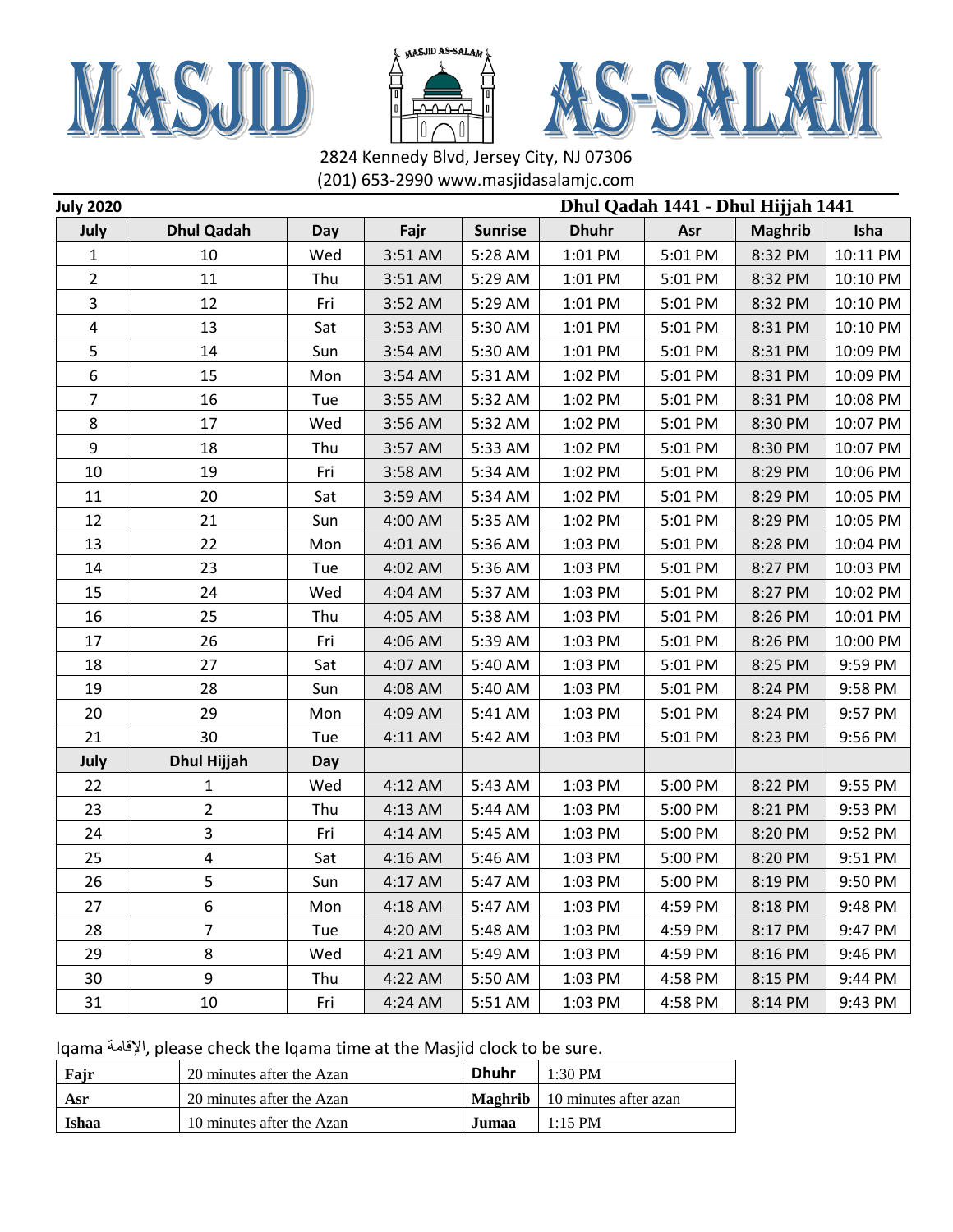





|                | Dhul Hijjah 1441 - Muharram 1442<br>August 2020 |            |         |                |              |         |                |         |
|----------------|-------------------------------------------------|------------|---------|----------------|--------------|---------|----------------|---------|
| <b>August</b>  | <b>Dhul Hijjah</b>                              | Day        | Fajr    | <b>Sunrise</b> | <b>Dhuhr</b> | Asr     | <b>Maghrib</b> | Isha    |
| 1              | 11                                              | Sat        | 4:25 AM | 5:52 AM        | 1:03 PM      | 4:58 PM | 8:13 PM        | 9:41 PM |
| $\overline{2}$ | 12                                              | Sun        | 4:26 AM | 5:53 AM        | 1:03 PM      | 4:57 PM | 8:12 PM        | 9:40 PM |
| 3              | 13                                              | Mon        | 4:28 AM | 5:54 AM        | 1:03 PM      | 4:57 PM | 8:10 PM        | 9:38 PM |
| 4              | 14                                              | Tue        | 4:29 AM | 5:55 AM        | 1:03 PM      | 4:57 PM | 8:09 PM        | 9:37 PM |
| 5              | 15                                              | Wed        | 4:30 AM | 5:56 AM        | 1:03 PM      | 4:56 PM | 8:08 PM        | 9:35 PM |
| 6              | 16                                              | Thu        | 4:32 AM | 5:57 AM        | 1:03 PM      | 4:56 PM | 8:07 PM        | 9:34 PM |
| $\overline{7}$ | 17                                              | Fri        | 4:33 AM | 5:58 AM        | 1:03 PM      | 4:55 PM | 8:06 PM        | 9:32 PM |
| 8              | 18                                              | Sat        | 4:34 AM | 5:59 AM        | 1:02 PM      | 4:55 PM | 8:05 PM        | 9:31 PM |
| 9              | 19                                              | Sun        | 4:36 AM | 6:00 AM        | 1:02 PM      | 4:54 PM | 8:03 PM        | 9:29 PM |
| 10             | 20                                              | Mon        | 4:37 AM | 6:01 AM        | 1:02 PM      | 4:54 PM | 8:02 PM        | 9:27 PM |
| 11             | 21                                              | Tue        | 4:38 AM | 6:02 AM        | 1:02 PM      | 4:53 PM | 8:01 PM        | 9:26 PM |
| 12             | 22                                              | Wed        | 4:40 AM | 6:03 AM        | 1:02 PM      | 4:53 PM | 7:59 PM        | 9:24 PM |
| 13             | 23                                              | Thu        | 4:41 AM | 6:04 AM        | 1:02 PM      | 4:52 PM | 7:58 PM        | 9:22 PM |
| 14             | 24                                              | Fri        | 4:42 AM | 6:05 AM        | 1:02 PM      | 4:51 PM | 7:57 PM        | 9:21 PM |
| 15             | 25                                              | Sat        | 4:44 AM | 6:06 AM        | 1:01 PM      | 4:51 PM | 7:55 PM        | 9:19 PM |
| 16             | 26                                              | Sun        | 4:45 AM | 6:07 AM        | 1:01 PM      | 4:50 PM | 7:54 PM        | 9:17 PM |
| 17             | 27                                              | Mon        | 4:46 AM | 6:08 AM        | 1:01 PM      | 4:50 PM | 7:53 PM        | 9:15 PM |
| 18             | 28                                              | Tue        | 4:48 AM | 6:09 AM        | 1:01 PM      | 4:49 PM | 7:51 PM        | 9:14 PM |
| 19             | 29                                              | Wed        | 4:49 AM | 6:10 AM        | 1:00 PM      | 4:48 PM | 7:50 PM        | 9:12 PM |
| <b>August</b>  | <b>Muharram</b>                                 | <b>Day</b> |         |                |              |         |                |         |
| 20             | $\mathbf{1}$                                    | Thu        | 4:50 AM | 6:11 AM        | 1:00 PM      | 4:47 PM | 7:48 PM        | 9:10 PM |
| 21             | $\overline{2}$                                  | Fri        | 4:52 AM | 6:12 AM        | 1:00 PM      | 4:47 PM | 7:47 PM        | 9:08 PM |
| 22             | 3                                               | Sat        | 4:53 AM | 6:13 AM        | 1:00 PM      | 4:46 PM | 7:45 PM        | 9:07 PM |
| 23             | 4                                               | Sun        | 4:54 AM | 6:14 AM        | 1:00 PM      | 4:45 PM | 7:44 PM        | 9:05 PM |
| 24             | 5                                               | Mon        | 4:56 AM | 6:15 AM        | 12:59 PM     | 4:44 PM | 7:42 PM        | 9:03 PM |
| 25             | 6                                               | Tue        | 4:57 AM | 6:16 AM        | 12:59 PM     | 4:44 PM | 7:41 PM        | 9:01 PM |
| 26             | $\overline{7}$                                  | Wed        | 4:58 AM | 6:17 AM        | 12:59 PM     | 4:43 PM | 7:39 PM        | 8:59 PM |
| 27             | 8                                               | Thu        | 4:59 AM | 6:17 AM        | 12:58 PM     | 4:42 PM | 7:38 PM        | 8:58 PM |
| 28             | 9                                               | Fri        | 5:01 AM | 6:18 AM        | 12:58 PM     | 4:41 PM | 7:36 PM        | 8:56 PM |
| 29             | 10                                              | Sat        | 5:02 AM | 6:19 AM        | 12:58 PM     | 4:40 PM | 7:35 PM        | 8:54 PM |
| 30             | 11                                              | Sun        | 5:03 AM | 6:20 AM        | 12:58 PM     | 4:39 PM | 7:33 PM        | 8:52 PM |
| 31             | 12                                              | Mon        | 5:04 AM | 6:21 AM        | 12:57 PM     | 4:38 PM | 7:31 PM        | 8:50 PM |

| Fajr  | 20 minutes after the Azan | <b>Dhuhr</b> | $1:30$ PM                                    |
|-------|---------------------------|--------------|----------------------------------------------|
| Asr   | 20 minutes after the Azan |              | <b>Maghrib</b> $\vert$ 10 minutes after azan |
| Ishaa | 10 minutes after the Azan | Jumaa        | $1:15$ PM                                    |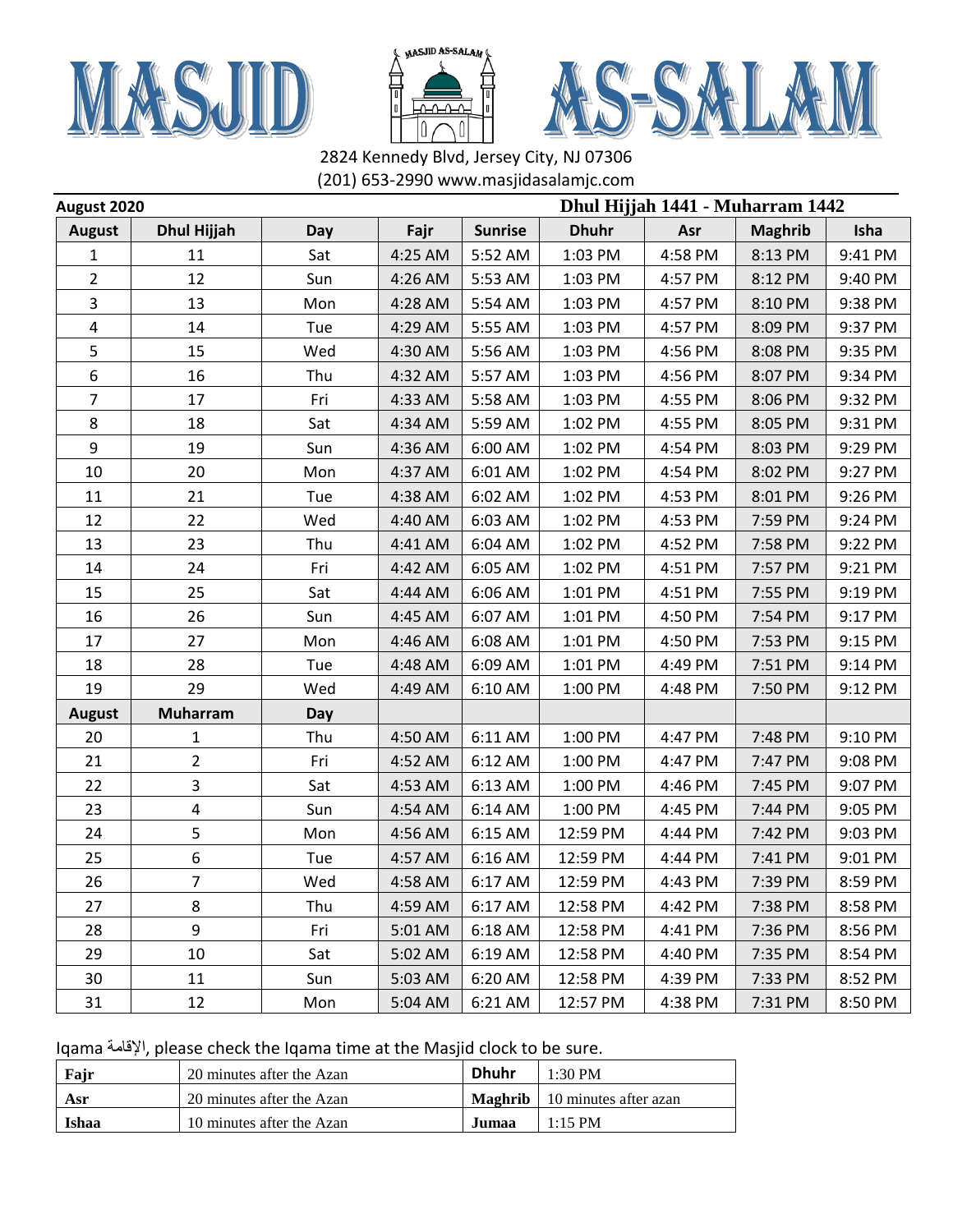





| September 2020 |                 |     |         |                | Muharram 1442 - Safar 1442 |         |                |         |  |
|----------------|-----------------|-----|---------|----------------|----------------------------|---------|----------------|---------|--|
| September      | <b>Muharram</b> | Day | Fajr    | <b>Sunrise</b> | <b>Dhuhr</b>               | Asr     | <b>Maghrib</b> | Isha    |  |
| 1              | 13              | Tue | 5:05 AM | 6:22 AM        | 12:57 PM                   | 4:38 PM | 7:30 PM        | 8:48 PM |  |
| $\overline{2}$ | 14              | Wed | 5:07 AM | 6:23 AM        | 12:57 PM                   | 4:37 PM | 7:28 PM        | 8:47 PM |  |
| 3              | 15              | Thu | 5:08 AM | 6:24 AM        | 12:56 PM                   | 4:36 PM | 7:26 PM        | 8:45 PM |  |
| 4              | 16              | Fri | 5:09 AM | 6:25 AM        | 12:56 PM                   | 4:35 PM | 7:25 PM        | 8:43 PM |  |
| 5              | 17              | Sat | 5:10 AM | 6:26 AM        | 12:56 PM                   | 4:34 PM | 7:23 PM        | 8:41 PM |  |
| 6              | 18              | Sun | 5:11 AM | 6:27 AM        | 12:55 PM                   | 4:33 PM | 7:22 PM        | 8:39 PM |  |
| $\overline{7}$ | 19              | Mon | 5:12 AM | 6:28 AM        | 12:55 PM                   | 4:32 PM | 7:20 PM        | 8:37 PM |  |
| 8              | 20              | Tue | 5:14 AM | 6:29 AM        | 12:55 PM                   | 4:31 PM | 7:18 PM        | 8:35 PM |  |
| 9              | 21              | Wed | 5:15 AM | 6:30 AM        | 12:54 PM                   | 4:30 PM | 7:17 PM        | 8:34 PM |  |
| 10             | 22              | Thu | 5:16 AM | 6:31 AM        | 12:54 PM                   | 4:29 PM | 7:15 PM        | 8:32 PM |  |
| 11             | 23              | Fri | 5:17 AM | 6:32 AM        | 12:54 PM                   | 4:28 PM | 7:13 PM        | 8:30 PM |  |
| 12             | 24              | Sat | 5:18 AM | 6:33 AM        | 12:53 PM                   | 4:27 PM | 7:12 PM        | 8:28 PM |  |
| 13             | 25              | Sun | 5:19 AM | 6:34 AM        | 12:53 PM                   | 4:25 PM | 7:10 PM        | 8:26 PM |  |
| 14             | 26              | Mon | 5:20 AM | 6:35 AM        | 12:52 PM                   | 4:24 PM | 7:08 PM        | 8:24 PM |  |
| 15             | 27              | Tue | 5:22 AM | 6:36 AM        | 12:52 PM                   | 4:23 PM | 7:07 PM        | 8:23 PM |  |
| 16             | 28              | Wed | 5:23 AM | 6:37 AM        | 12:52 PM                   | 4:22 PM | 7:05 PM        | 8:21 PM |  |
| 17             | 29              | Thu | 5:24 AM | 6:38 AM        | 12:51 PM                   | 4:21 PM | 7:03 PM        | 8:19 PM |  |
| September      | <b>Safar</b>    | Day |         |                |                            |         |                |         |  |
| 18             | 1               | Fri | 5:25 AM | 6:39 AM        | 12:51 PM                   | 4:20 PM | 7:01 PM        | 8:17 PM |  |
| 19             | $\overline{2}$  | Sat | 5:26 AM | 6:40 AM        | 12:51 PM                   | 4:19 PM | 7:00 PM        | 8:15 PM |  |
| 20             | 3               | Sun | 5:27 AM | 6:41 AM        | 12:50 PM                   | 4:18 PM | 6:58 PM        | 8:14 PM |  |
| 21             | $\pmb{4}$       | Mon | 5:28 AM | 6:42 AM        | 12:50 PM                   | 4:16 PM | 6:56 PM        | 8:12 PM |  |
| 22             | 5               | Tue | 5:29 AM | 6:43 AM        | 12:50 PM                   | 4:15 PM | 6:55 PM        | 8:10 PM |  |
| 23             | 6               | Wed | 5:30 AM | 6:44 AM        | 12:49 PM                   | 4:14 PM | 6:53 PM        | 8:08 PM |  |
| 24             | $\overline{7}$  | Thu | 5:31 AM | 6:45 AM        | 12:49 PM                   | 4:13 PM | 6:51 PM        | 8:06 PM |  |
| 25             | 8               | Fri | 5:32 AM | 6:46 AM        | 12:49 PM                   | 4:12 PM | 6:50 PM        | 8:05 PM |  |
| 26             | 9               | Sat | 5:33 AM | 6:47 AM        | 12:48 PM                   | 4:11 PM | 6:48 PM        | 8:03 PM |  |
| 27             | 10              | Sun | 5:35 AM | 6:48 AM        | 12:48 PM                   | 4:09 PM | 6:46 PM        | 8:01 PM |  |
| 28             | 11              | Mon | 5:36 AM | 6:49 AM        | 12:48 PM                   | 4:08 PM | 6:45 PM        | 7:59 PM |  |
| 29             | 12              | Tue | 5:37 AM | 6:50 AM        | 12:47 PM                   | 4:07 PM | 6:43 PM        | 7:58 PM |  |
| 30             | 13              | Wed | 5:38 AM | 6:51 AM        | 12:47 PM                   | 4:06 PM | 6:41 PM        | 7:56 PM |  |

| Fajr  | 20 minutes after the Azan | <b>Dhuhr</b> | $1:30 \text{ PM}$                      |
|-------|---------------------------|--------------|----------------------------------------|
| Asr   | 20 minutes after the Azan |              | <b>Maghrib</b>   10 minutes after azan |
| Ishaa | 10 minutes after the Azan | Jumaa.       | $1:15$ PM                              |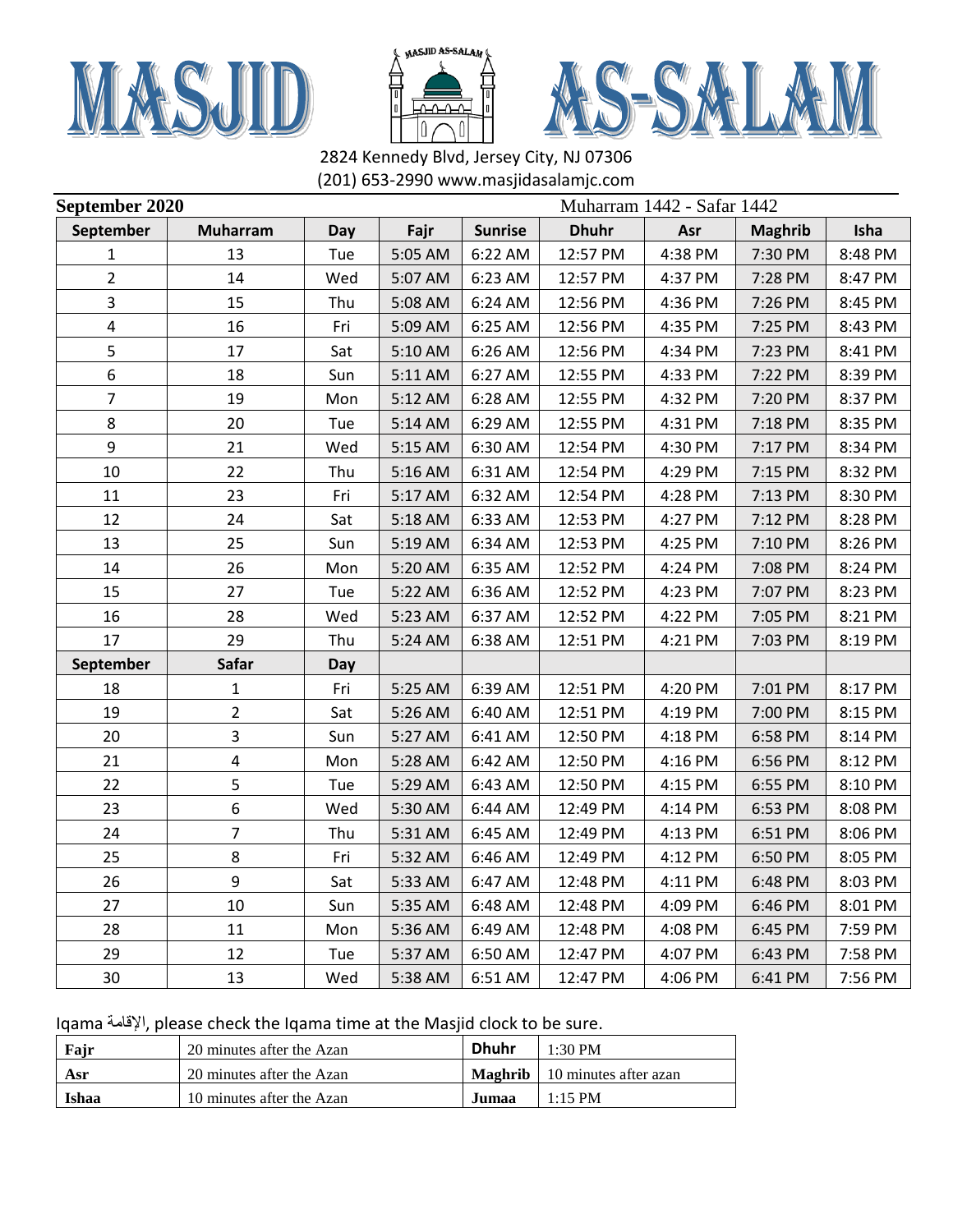





| October 2020   | Safar 1442 - Rabi ul Awal 1442 |     |         |                |              |         |                |         |
|----------------|--------------------------------|-----|---------|----------------|--------------|---------|----------------|---------|
| <b>October</b> | Safar                          | Day | Fajr    | <b>Sunrise</b> | <b>Dhuhr</b> | Asr     | <b>Maghrib</b> | Isha    |
| 1              | 14                             | Thu | 5:39 AM | 6:52 AM        | 12:47 PM     | 4:05 PM | 6:40 PM        | 7:54 PM |
| $\overline{2}$ | 15                             | Fri | 5:40 AM | 6:53 AM        | 12:46 PM     | 4:03 PM | 6:38 PM        | 7:53 PM |
| 3              | 16                             | Sat | 5:41 AM | 6:54 AM        | 12:46 PM     | 4:02 PM | 6:36 PM        | 7:51 PM |
| 4              | 17                             | Sun | 5:42 AM | 6:55 AM        | 12:46 PM     | 4:01 PM | 6:35 PM        | 7:49 PM |
| 5              | 18                             | Mon | 5:43 AM | 6:56 AM        | 12:45 PM     | 4:00 PM | 6:33 PM        | 7:48 PM |
| 6              | 19                             | Tue | 5:44 AM | 6:57 AM        | 12:45 PM     | 3:59 PM | 6:31 PM        | 7:46 PM |
| $\overline{7}$ | 20                             | Wed | 5:45 AM | 6:58 AM        | 12:45 PM     | 3:57 PM | 6:30 PM        | 7:44 PM |
| 8              | 21                             | Thu | 5:46 AM | 6:59 AM        | 12:44 PM     | 3:56 PM | 6:28 PM        | 7:43 PM |
| 9              | 22                             | Fri | 5:47 AM | 7:00 AM        | 12:44 PM     | 3:55 PM | 6:27 PM        | 7:41 PM |
| 10             | 23                             | Sat | 5:48 AM | 7:01 AM        | 12:44 PM     | 3:54 PM | 6:25 PM        | 7:40 PM |
| 11             | 24                             | Sun | 5:49 AM | 7:02 AM        | 12:44 PM     | 3:53 PM | 6:23 PM        | 7:38 PM |
| 12             | 25                             | Mon | 5:50 AM | 7:03 AM        | 12:43 PM     | 3:51 PM | 6:22 PM        | 7:37 PM |
| 13             | 26                             | Tue | 5:51 AM | 7:04 AM        | 12:43 PM     | 3:50 PM | 6:20 PM        | 7:35 PM |
| 14             | 27                             | Wed | 5:52 AM | 7:05 AM        | 12:43 PM     | 3:49 PM | 6:19 PM        | 7:34 PM |
| 15             | 28                             | Thu | 5:53 AM | 7:06 AM        | 12:43 PM     | 3:48 PM | 6:17 PM        | 7:32 PM |
| 16             | 29                             | Fri | 5:54 AM | 7:08 AM        | 12:42 PM     | 3:47 PM | 6:16 PM        | 7:31 PM |
| 17             | 30                             | Sat | 5:55 AM | 7:09 AM        | 12:42 PM     | 3:46 PM | 6:14 PM        | 7:29 PM |
| <b>October</b> | Rabi ul Awal                   | Day |         |                |              |         |                |         |
| 18             | 1                              | Sun | 5:56 AM | 7:10 AM        | 12:42 PM     | 3:44 PM | 6:13 PM        | 7:28 PM |
| 19             | 2                              | Mon | 5:57 AM | 7:11 AM        | 12:42 PM     | 3:43 PM | 6:11 PM        | 7:26 PM |
| 20             | 3                              | Tue | 5:58 AM | 7:12 AM        | 12:42 PM     | 3:42 PM | 6:10 PM        | 7:25 PM |
| 21             | 4                              | Wed | 5:59 AM | 7:13 AM        | 12:41 PM     | 3:41 PM | 6:08 PM        | 7:24 PM |
| 22             | 5                              | Thu | 6:00 AM | 7:14 AM        | 12:41 PM     | 3:40 PM | 6:07 PM        | 7:22 PM |
| 23             | 6                              | Fri | 6:01 AM | 7:15 AM        | 12:41 PM     | 3:39 PM | 6:06 PM        | 7:21 PM |
| 24             | $\overline{7}$                 | Sat | 6:02 AM | 7:16 AM        | 12:41 PM     | 3:38 PM | 6:04 PM        | 7:20 PM |
| 25             | 8                              | Sun | 6:03 AM | 7:18 AM        | 12:41 PM     | 3:37 PM | 6:03 PM        | 7:18 PM |
| 26             | 9                              | Mon | 6:04 AM | 7:19 AM        | 12:41 PM     | 3:36 PM | 6:01 PM        | 7:17 PM |
| 27             | 10                             | Tue | 6:06 AM | 7:20 AM        | 12:41 PM     | 3:35 PM | 6:00 PM        | 7:16 PM |
| 28             | 11                             | Wed | 6:07 AM | 7:21 AM        | 12:41 PM     | 3:34 PM | 5:59 PM        | 7:15 PM |
| 29             | 12                             | Thu | 6:08 AM | 7:22 AM        | 12:41 PM     | 3:33 PM | 5:57 PM        | 7:13 PM |
| 30             | 13                             | Fri | 6:09 AM | 7:23 AM        | 12:40 PM     | 3:31 PM | 5:56 PM        | 7:12 PM |
| 31             | 14                             | Sat | 6:10 AM | 7:24 AM        | 12:40 PM     | 3:30 PM | 5:55 PM        | 7:11 PM |

Iqama اإلقامة, please check the Iqama time at the Masjid clock to be sure.

| Fajr  | 20 minutes after the Azan | <b>Dhuhr</b> | $1:30$ PM                                    |
|-------|---------------------------|--------------|----------------------------------------------|
| Asr   | 20 minutes after the Azan |              | <b>Maghrib</b> $\vert$ 10 minutes after azan |
| Ishaa | 10 minutes after the Azan | Jumaa        | $1:15$ PM                                    |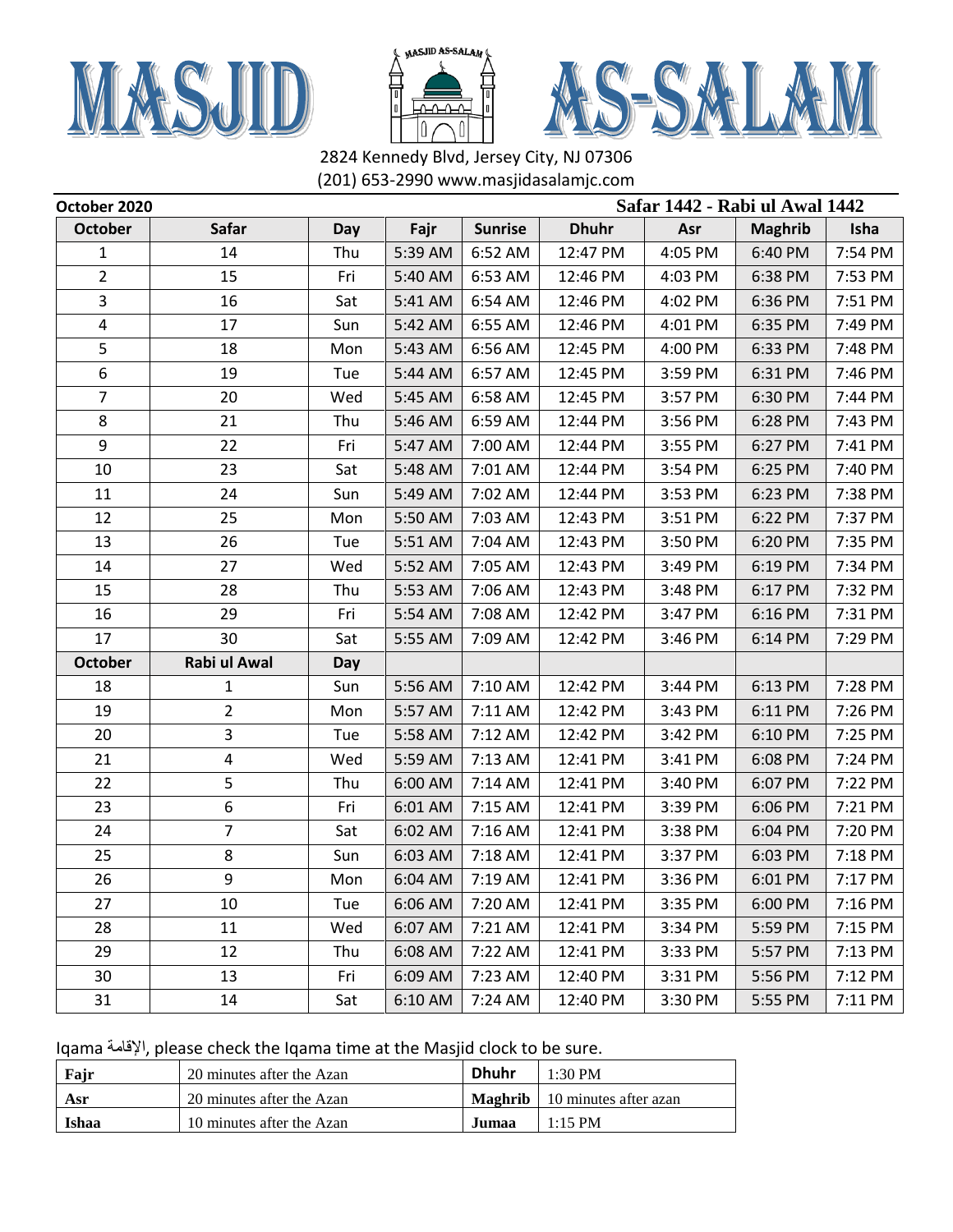





| November 2020   |                         |     |         |                | Rabi ul Awal 1442 - Rabi Al-Akhar 1442 |         |                |         |
|-----------------|-------------------------|-----|---------|----------------|----------------------------------------|---------|----------------|---------|
| <b>November</b> | Rabi ul Awal            | Day | Fajr    | <b>Sunrise</b> | <b>Dhuhr</b>                           | Asr     | <b>Maghrib</b> | Isha    |
| $\mathbf{1}$    | 15                      | Sun | 5:12 AM | 6:27 AM        | 11:40 AM                               | 2:29 PM | 4:52 PM        | 6:09 PM |
| $\overline{2}$  | 16                      | Mon | 5:13 AM | 6:28 AM        | 11:40 AM                               | 2:28 PM | 4:51 PM        | 6:08 PM |
| 3               | 17                      | Tue | 5:14 AM | 6:29 AM        | 11:40 AM                               | 2:27 PM | 4:50 PM        | 6:07 PM |
| 4               | 18                      | Wed | 5:15 AM | 6:30 AM        | 11:40 AM                               | 2:26 PM | 4:49 PM        | 6:06 PM |
| 5               | 19                      | Thu | 5:16 AM | 6:31 AM        | 11:40 AM                               | 2:25 PM | 4:48 PM        | 6:05 PM |
| 6               | 20                      | Fri | 5:17 AM | 6:33 AM        | 11:40 AM                               | 2:24 PM | 4:47 PM        | 6:04 PM |
| $\overline{7}$  | 21                      | Sat | 5:18 AM | 6:34 AM        | 11:41 AM                               | 2:23 PM | 4:46 PM        | 6:03 PM |
| 8               | 22                      | Sun | 5:19 AM | 6:35 AM        | 11:41 AM                               | 2:22 PM | 4:45 PM        | 6:02 PM |
| 9               | 23                      | Mon | 5:20 AM | 6:36 AM        | 11:41 AM                               | 2:22 PM | 4:44 PM        | 6:01 PM |
| 10              | 24                      | Tue | 5:21 AM | 6:37 AM        | 11:41 AM                               | 2:21 PM | 4:43 PM        | 6:01 PM |
| 11              | 25                      | Wed | 5:22 AM | 6:38 AM        | 11:41 AM                               | 2:20 PM | 4:42 PM        | 6:00 PM |
| 12              | 26                      | Thu | 5:23 AM | 6:40 AM        | 11:41 AM                               | 2:19 PM | 4:41 PM        | 5:59 PM |
| 13              | 27                      | Fri | 5:24 AM | 6:41 AM        | 11:41 AM                               | 2:19 PM | 4:40 PM        | 5:58 PM |
| 14              | 28                      | Sat | 5:25 AM | 6:42 AM        | 11:41 AM                               | 2:18 PM | 4:39 PM        | 5:58 PM |
| 15              | 29                      | Sun | 5:26 AM | 6:43 AM        | 11:41 AM                               | 2:17 PM | 4:38 PM        | 5:57 PM |
| <b>November</b> | Rabi Al-Akhar           | Day |         |                |                                        |         |                |         |
| 16              | $\mathbf{1}$            | Mon | 5:27 AM | 6:44 AM        | 11:42 AM                               | 2:17 PM | 4:38 PM        | 5:56 PM |
| 17              | $\overline{2}$          | Tue | 5:28 AM | 6:46 AM        | 11:42 AM                               | 2:16 PM | 4:37 PM        | 5:56 PM |
| 18              | 3                       | Wed | 5:29 AM | 6:47 AM        | 11:42 AM                               | 2:16 PM | 4:36 PM        | 5:55 PM |
| 19              | $\overline{\mathbf{4}}$ | Thu | 5:30 AM | 6:48 AM        | 11:42 AM                               | 2:15 PM | 4:35 PM        | 5:55 PM |
| 20              | 5                       | Fri | 5:31 AM | 6:49 AM        | 11:43 AM                               | 2:15 PM | 4:35 PM        | 5:54 PM |
| 21              | 6                       | Sat | 5:32 AM | 6:50 AM        | 11:43 AM                               | 2:14 PM | 4:34 PM        | 5:54 PM |
| 22              | $\overline{7}$          | Sun | 5:33 AM | 6:51 AM        | 11:43 AM                               | 2:14 PM | 4:34 PM        | 5:53 PM |
| 23              | 8                       | Mon | 5:34 AM | 6:52 AM        | 11:43 AM                               | 2:13 PM | 4:33 PM        | 5:53 PM |
| 24              | 9                       | Tue | 5:35 AM | 6:53 AM        | 11:44 AM                               | 2:13 PM | 4:33 PM        | 5:52 PM |
| 25              | 10                      | Wed | 5:36 AM | 6:55 AM        | 11:44 AM                               | 2:13 PM | 4:32 PM        | 5:52 PM |
| 26              | 11                      | Thu | 5:37 AM | 6:56 AM        | 11:44 AM                               | 2:12 PM | 4:32 PM        | 5:52 PM |
| 27              | 12                      | Fri | 5:38 AM | 6:57 AM        | 11:45 AM                               | 2:12 PM | 4:31 PM        | 5:51 PM |
| 28              | 13                      | Sat | 5:39 AM | 6:58 AM        | 11:45 AM                               | 2:12 PM | 4:31 PM        | 5:51 PM |
| 29              | 14                      | Sun | 5:40 AM | 6:59 AM        | 11:45 AM                               | 2:12 PM | 4:31 PM        | 5:51 PM |
| 30              | 15                      | Mon | 5:40 AM | 7:00 AM        | 11:46 AM                               | 2:11 PM | 4:30 PM        | 5:51 PM |

| Fajr  | 20 minutes after the Azan | <b>Dhuhr</b> | $12:30 \text{ PM}$                           |  |  |
|-------|---------------------------|--------------|----------------------------------------------|--|--|
| Asr   | 20 minutes after the Azan |              | <b>Maghrib</b> $\vert$ 10 minutes after azan |  |  |
| Ishaa | 7:30 PM                   | <b>Jumaa</b> | $1:15$ PM                                    |  |  |